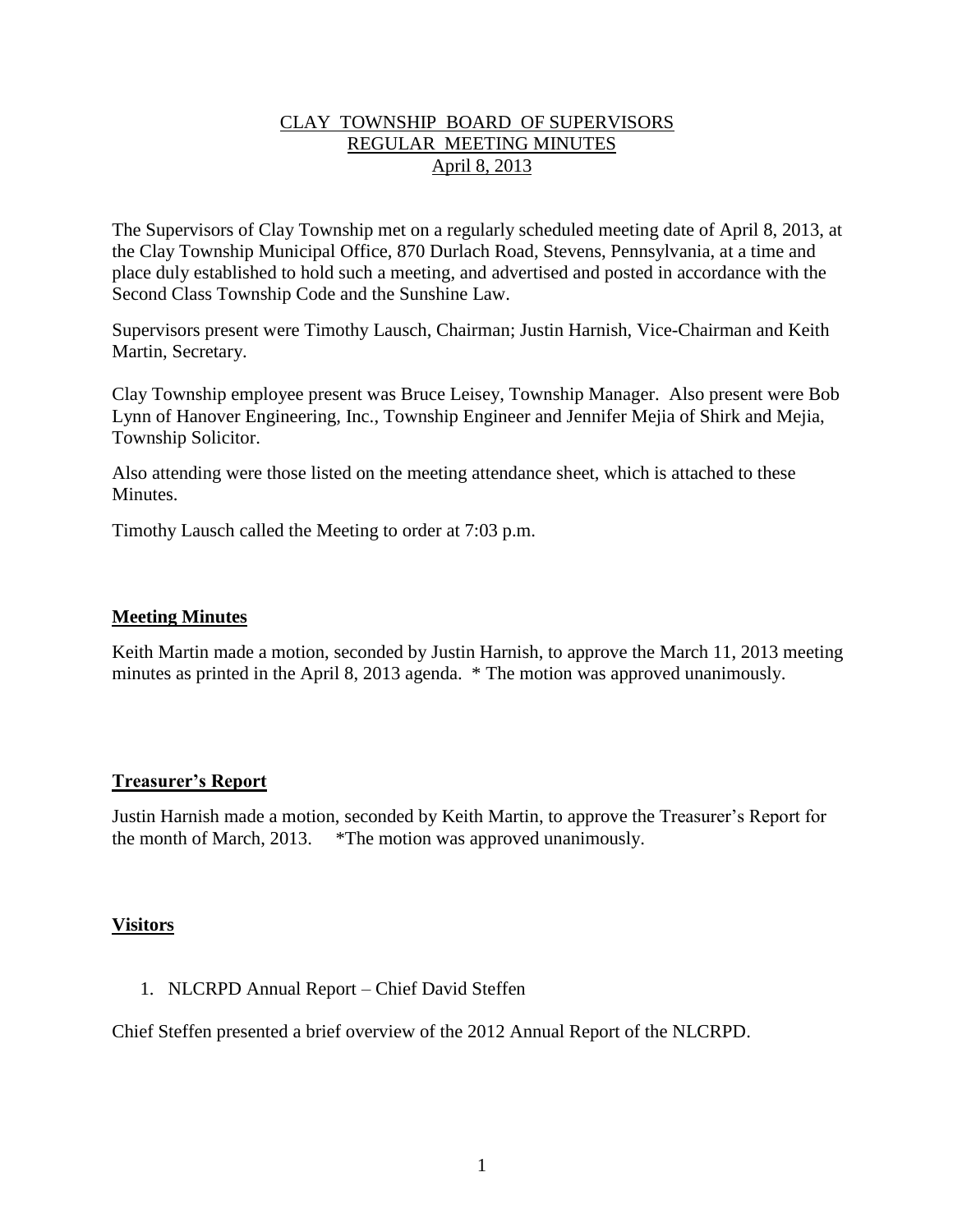2. Joe Patterson – Historic Preservation Trust of Lancaster County

Joe Patterson, Executive Director, gave a brief overview of the history and mission of the Lancaster County Historic Preservation Trust.

# **Engineer's Report**

1. HomeTowne Square – Final Land Development Plan PHII

This item was tabled until the next meeting.

2. Glenn & Anita Martin Stormwater Plan– Escrow Release Request

Justin Harnish made a motion, seconded by Keith Martin to approve the waiver of the as-built plan and release of the escrow in the full amount of \$16,946.16. The Township Engineer recommended this waiver based upon the scope of the project and more importantly the level of supervision Hanover Engineering had at the site during construction. \* The motion was unanimously approved.

3. Roger & Jolene Weaver – Sewage Planning Module

Keith Martin made a motion, seconded by Justin Harnish to execute and forward the Weaver Sewage Planning Module to DEP. \* The motion was unanimously approved.

\*\* Keith Martin abstained from discussion on Items 4 and 5 because of a conflict. \*\*

4. Countryside Enterprises Drainage Easement Agreement

After discussion it was decided to table action until there is clarification as to whether Developer's final plan of action may be modified in consideration of the numerous waivers required under the current Plan submission. No decisions were made at this time.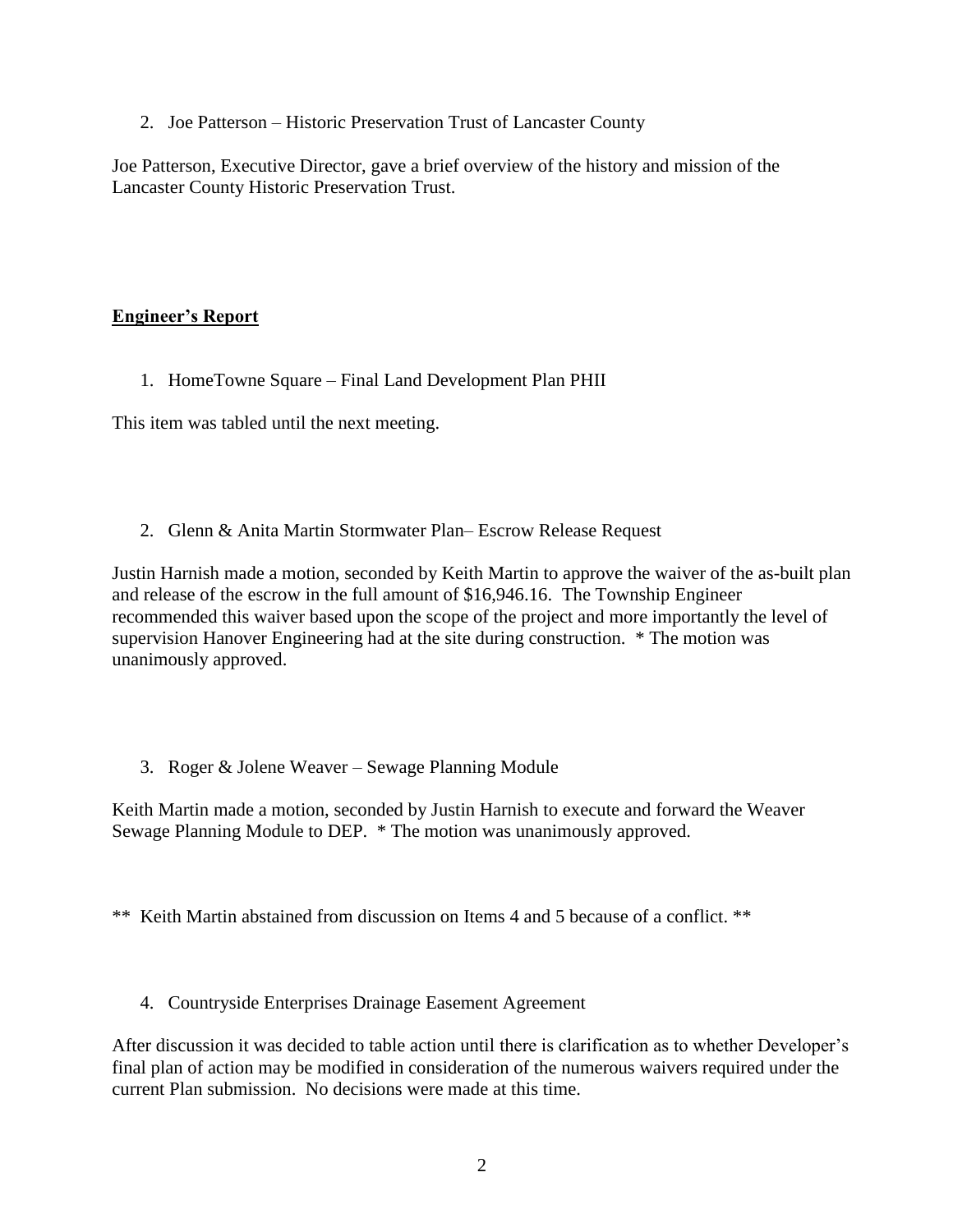5. Countryside Enterprise – Time Extension

After review, Justin Harnish made a motion, seconded by Tim Lausch to approve a time extension for Countryside Enterprises. The new deadline date for action to be taken is 6/14/13. \* The motion was unanimously approved with Keith Martin abstaining from the vote.

## **Old Business**

1. Wildflower Pond

It was discussed that Kimett and Ecternach have forwarded the escrow amount to Attorney Young. The project is ready to be started.

No other decisions were made at this time.

2. Charity Gardens Pipe Inspection

Bob Lynn has received one quotation which was too high. He will acquire more quotes and report back at next meeting.

No other decisions were made at this time.

### **New Business**

1. Approve and Execute MOU LCCD

Keith Martin made a motion, seconded by Justin Harnish to approve and execute the Memorandum of Understanding with Lancaster County Conservation District. \* The motion was unanimously approved.

2. Approve PA Environment Bike Ride and usage of Snyder Park Facilities

Justin Harnish made a motion, seconded by Keith Martin to approve the PA Environment Bike Ride on May 18 and allow usage of Snyder Park as a rest stop. \* The motion was unanimously approved.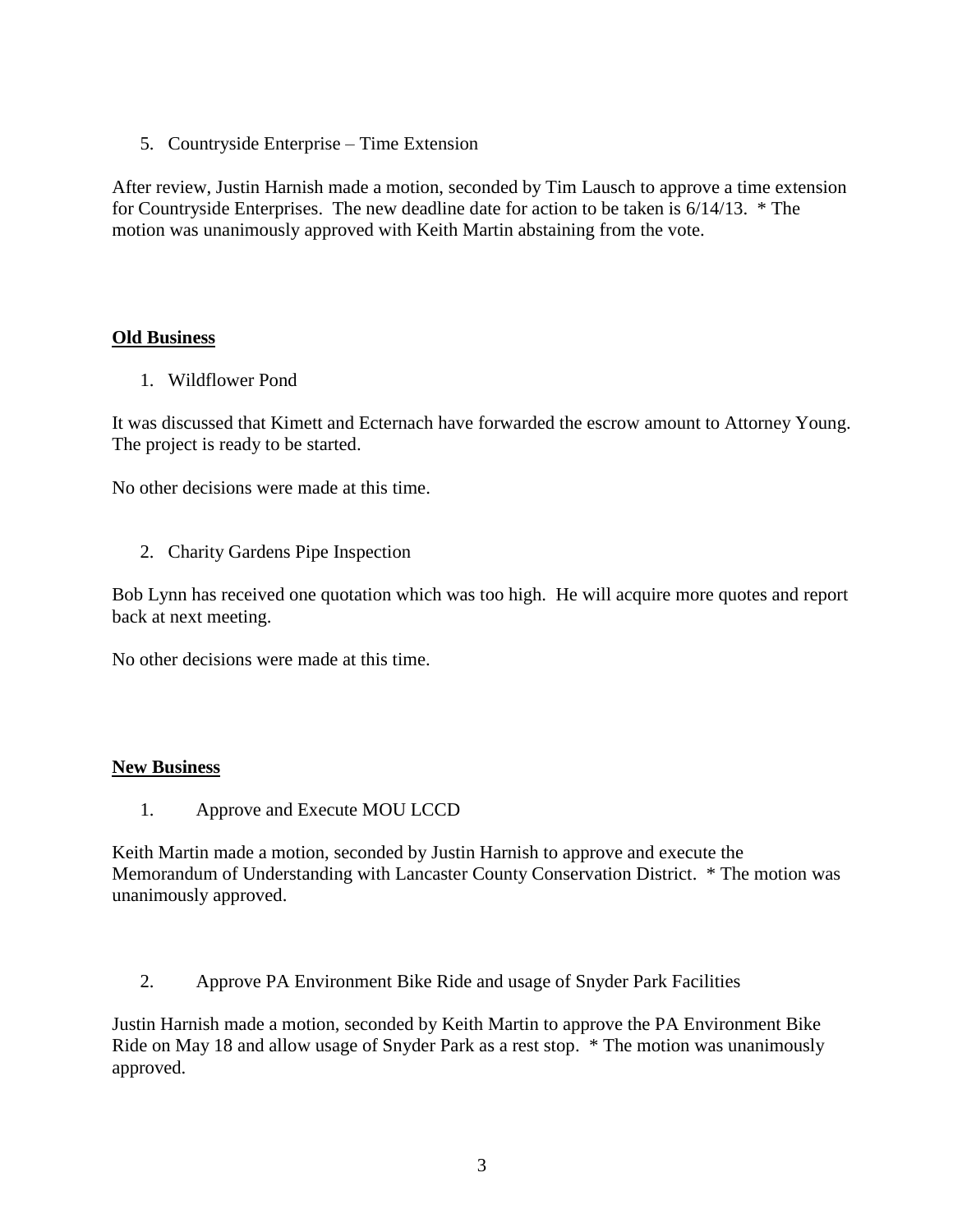3. Appoint Bruce Leisey as PSATS Voting Delegate

Justin Harnish made a motion, seconded by Keith Martin to appoint Bruce Leisey as the voting delegate at the PSATS convention. \* The motion was unanimously approved.

4. Approve PSATS 2013 Proposed Resolutions and ByLaw Changes

Keith Martin made a motion, seconded by Justin Harnish to authorize Bruce Leisey to vote for Resolution and ByLaw changes recommended by PSATS. \* The motion was unanimously approved.

5. Clay School Road Curve Safety Marking

Keith Martin made a motion, seconded by Justin Harnish to authorize Bob Lynn to get a quote on curve ahead slow signage and installing reflectors in the middle of the road. \* The motion was unanimously approved.

6. Approve Covered Bridge Metric Century Bike Ride

Justin Harnish made a motion, seconded by Keith Martin to approve use of the Township roads as listed in route for the Covered Bridge Metric Century Bike Ride on Sunday, August 18, 2013. \* The motion was unanimously approved.

7. Review Request for Plan Modification for Lot 19 Clearview Gardens

Keith Martin made a motion, seconded by Justin Harnish to approve relocation of the driveway entrance for Lot 19 from Bloomfield Drive to Harvest Drive as per plan submitted by Landmark Homes. A note must be put on a deed to be recorded to reflect change. \* The motion was unanimously approved.

8. Approve Authorization to prepare revisions to the Stormwater Ordinance in Compliance with Countywide Act 167 Plan

Keith Martin made a motion, seconded by Justin Harnish to authorize Bob Lynn and Kenlem Shirk to prepare documentation to revise the Clay Township Stormwater Ordinance to comply with Countywide Act 167 Plan which has been updated. \* The motion was unanimously approved.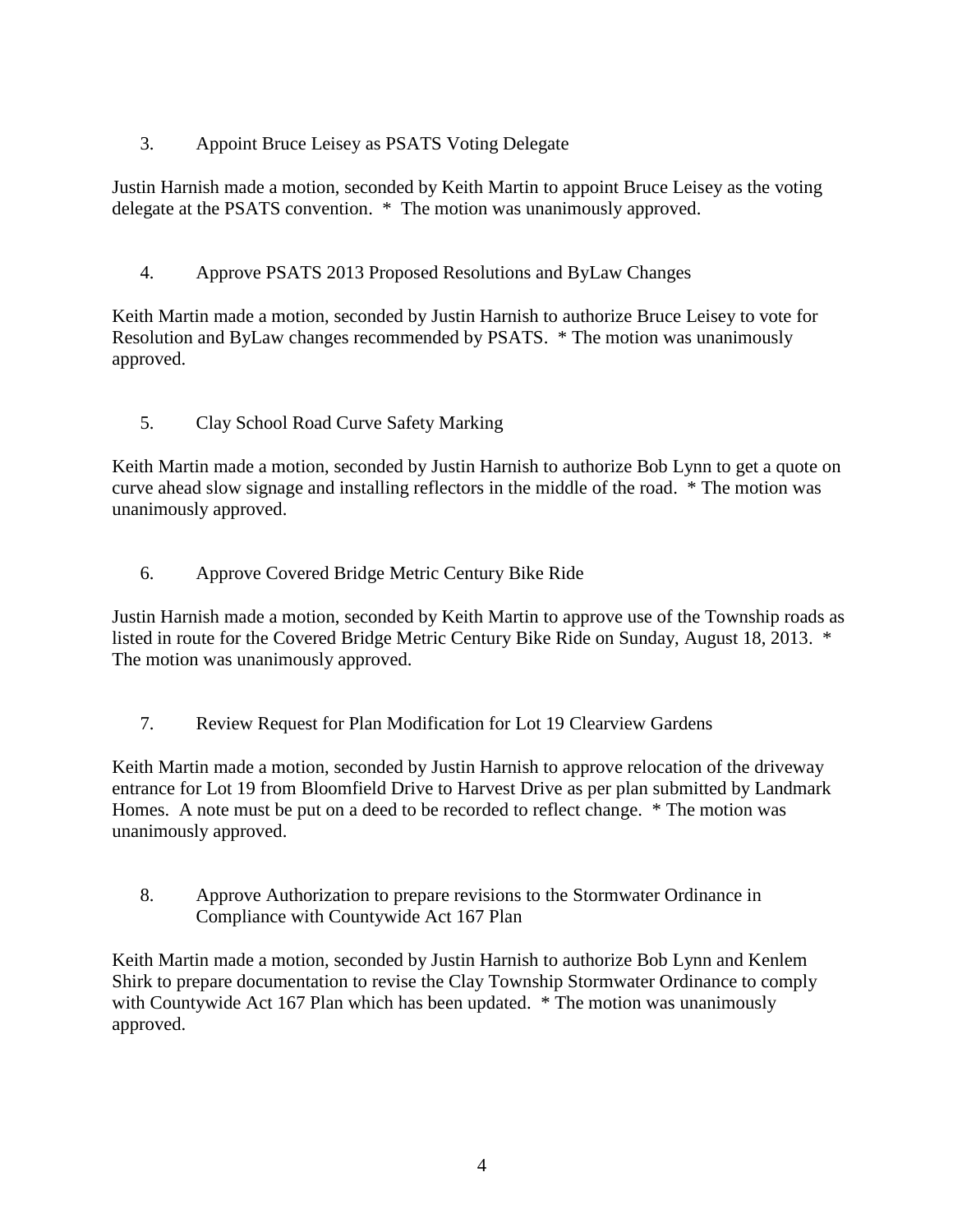9. Approve advertising for 2012 Audit Meeting and Road Inspection Meeting

Justin Harnish made a motion, seconded by Keith Martin to approve advertising for the 2012 Audit Meeting and Road Inspection Meeting after meeting dates are confirmed. \* The motion was unanimously approved.

# 10. Authorize Preparation of Rock Road Bridge Repair Bid Package

Justin Harnish made a motion, seconded by Keith Martin to authorize Bob Lynn to prepare bid documents for scout protection, repair and painting of super structure as needed. \* The motion was unanimously approved.

# 11. Award Parking Lot Paving Bids

Justin Harnish made a motion, seconded by Keith Martin to reject paving bids. \* The motion was unanimously approved.

Justin Harnish made a motion, seconded by Keith Martin to rebid with options to pave Snyder Park parking lot with 2" or 3" paving and the Municipal parking lot with 1" or 1.5" on existing paving and 3" on gravel with alternative bids on miling existing paving. \* The motion was unanimously approved.

Justin Harnish made a motion, seconded by Keith Martin to rebid the Snyder Park paving bid with 2" and 3" paving. \* The motion was unanimously approved.

# 12. DCNR Park Grant Update

Bruce Leisey updated the Board of Supervisors on the status of the application.

No decisions were made at this time.

# 13. Girl Scout Road Bridge

It was discussed that Bob Lynn, Tim Lausch and Earl Stauffer will meet at the bridge to discuss repair options.

No decisions were made at this time.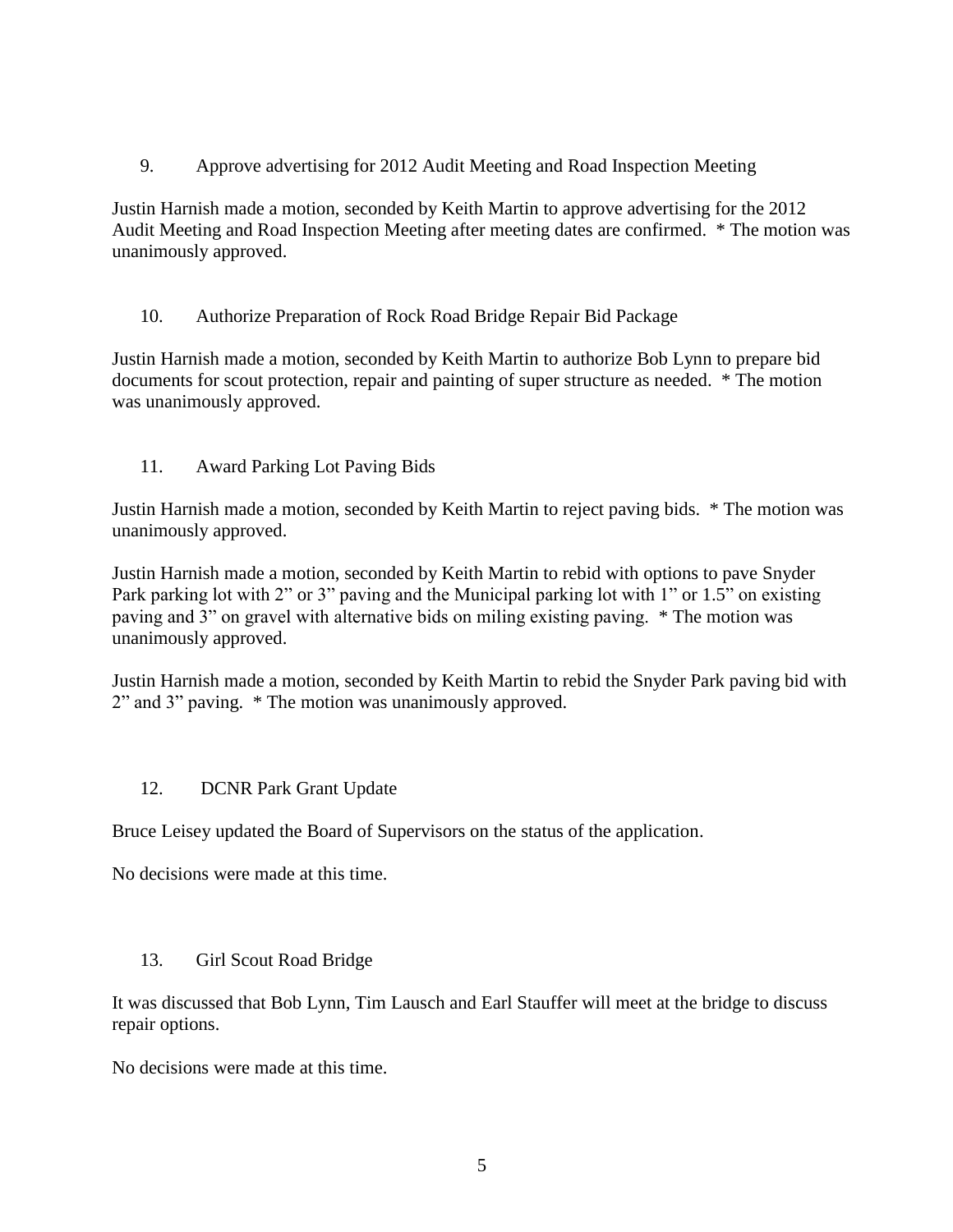#### \*\* Keith Martin excused himself from the meeting. \*\*

14. Add Extension of Sharp Avenue to Woodcorner Road and Enterprise Lane to Wissler Road to Township Zoning map

Justin Harnish made a motion, seconded by Tim Lausch to authorize Bob Lynn to prepare documentation to add the extension of Sharp Avenue to Woodcorner Road and add Enterprise Lane to Wissler Road on the official Township Zoning map. \* The motion was approved unanimously.

#### **Bills to be Paid**

#### General Fund

Justin Harnish made a motion, seconded by Keith Martin, to approve the General Fund bills totaling \$31,060.30 for the month of March. \*The motion was approved unanimously.

#### Rec Fund

Justin Harnish made a motion, seconded by Keith Martin, to approve the Recreation Fund bills totaling \$553.00 for the month of March. \*The motion was approved unanimously.

## Sewer Fund

Justin Harnish made a motion, seconded by Keith Martin, to approve the Sewer Fund bills totaling \$2,840.57 for the month of March. \*The motion was approved unanimously.

#### **Reports for the Month**

- 1. Chief of Police / Police Department
- 2. Fire Companies / Ambulance
- 3. DMR
- 4. Engineer's Report